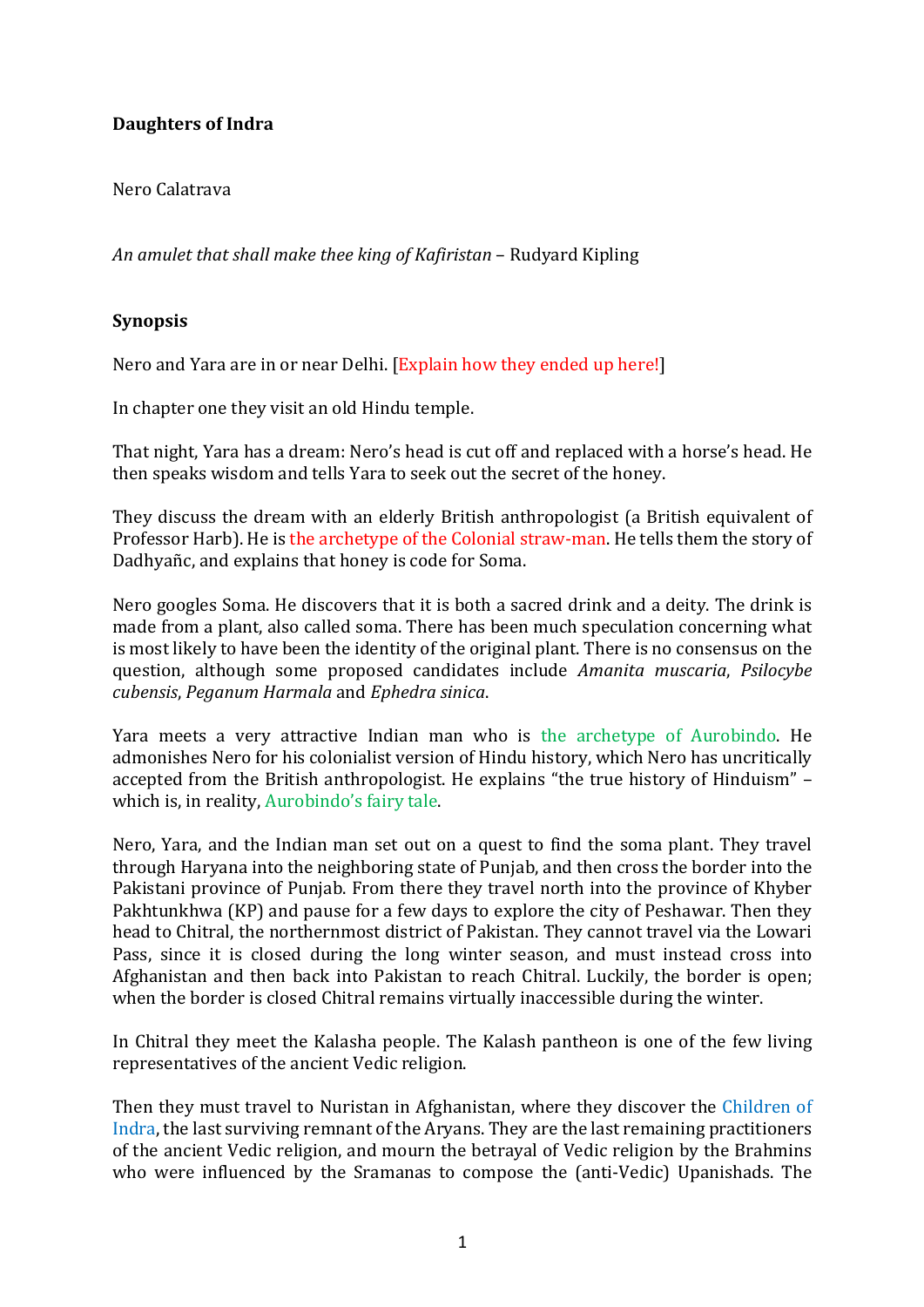Children of Indra also tell Yara: "You call him Baal; we call him Indra," and chide her for being so ethnocentric (neglecting all the non-Semitic deities).

Nero and Yara join the Children of Indra for the performance of the horse sacrifice.

## **DIALOGUE**

Red = Colonial stooge  $Green = \text{Aurobindo}$  ( = Hindu nationalism) Blue = Children of Indra  $(=$  the Truth)  $Black = Several$ 

Aurobindo is prepared to concede that some mysterious Aryan peoples may have migrated into North India around 1200 BC, as the Colonial straw-man maintains. But beyond this there is little agreement. Aurobindo strongly disagrees with the Colonial straw-man on a number of significant points. However, on all of these points, Aurobindo is wrong, and the Colonial straw-man turns out to have been right all along:

|                                                                     | Colon         | Auro         | Truth |
|---------------------------------------------------------------------|---------------|--------------|-------|
|                                                                     |               |              |       |
|                                                                     |               |              |       |
| The hymns of the Veda are the compositions of these Aryan           | $\mathcal{C}$ |              | T     |
| immigrants                                                          |               |              |       |
| The hymns of the Veda are not the compositions of these             |               | A            |       |
| Aryan immigrants but of indigenous Indian rishis                    |               |              |       |
| The Aryan immigrants had superior technology (horses                | $\mathcal{C}$ |              | T     |
| and chariots) to that of the indigenous peoples they found          |               |              |       |
| in North India. They had a huge impact on the indigenous            |               |              |       |
| culture.                                                            |               |              |       |
| Aryan immigrants were primitive barbarians<br>The                   |               | A            |       |
| compared to the indigenous peoples they found in North              |               |              |       |
| India. They had virtually no impact on the indigenous               |               |              |       |
| culture. Rather, the Aryans adopted the culture of the              |               |              |       |
| indigenous peoples.                                                 |               |              |       |
| The Vedas are to be read literally; they are fundamentally $\mid$ C |               |              | T     |
| about real physical ritual and animal sacrifice                     |               |              |       |
| The Vedas are to be read allegorically; they conceal a              |               | A            |       |
| profound psychological and spiritual wisdom                         |               |              |       |
| The Vedas are the reputed source of Vedanta and Hinduism.           | $\mathcal{C}$ |              | T     |
| But this reputation is a colossal fiction. The Upanishads are       |               |              |       |
| the true foundation of all the later religions and                  |               |              |       |
| philosophies.                                                       |               |              |       |
| The Vedas are the true source of Vedanta and Hinduism.              |               | $\mathbf{A}$ |       |
| The Upanishads do nothing but reveal the inner essence of           |               |              |       |
| the earlier Vedic hymns.                                            |               |              |       |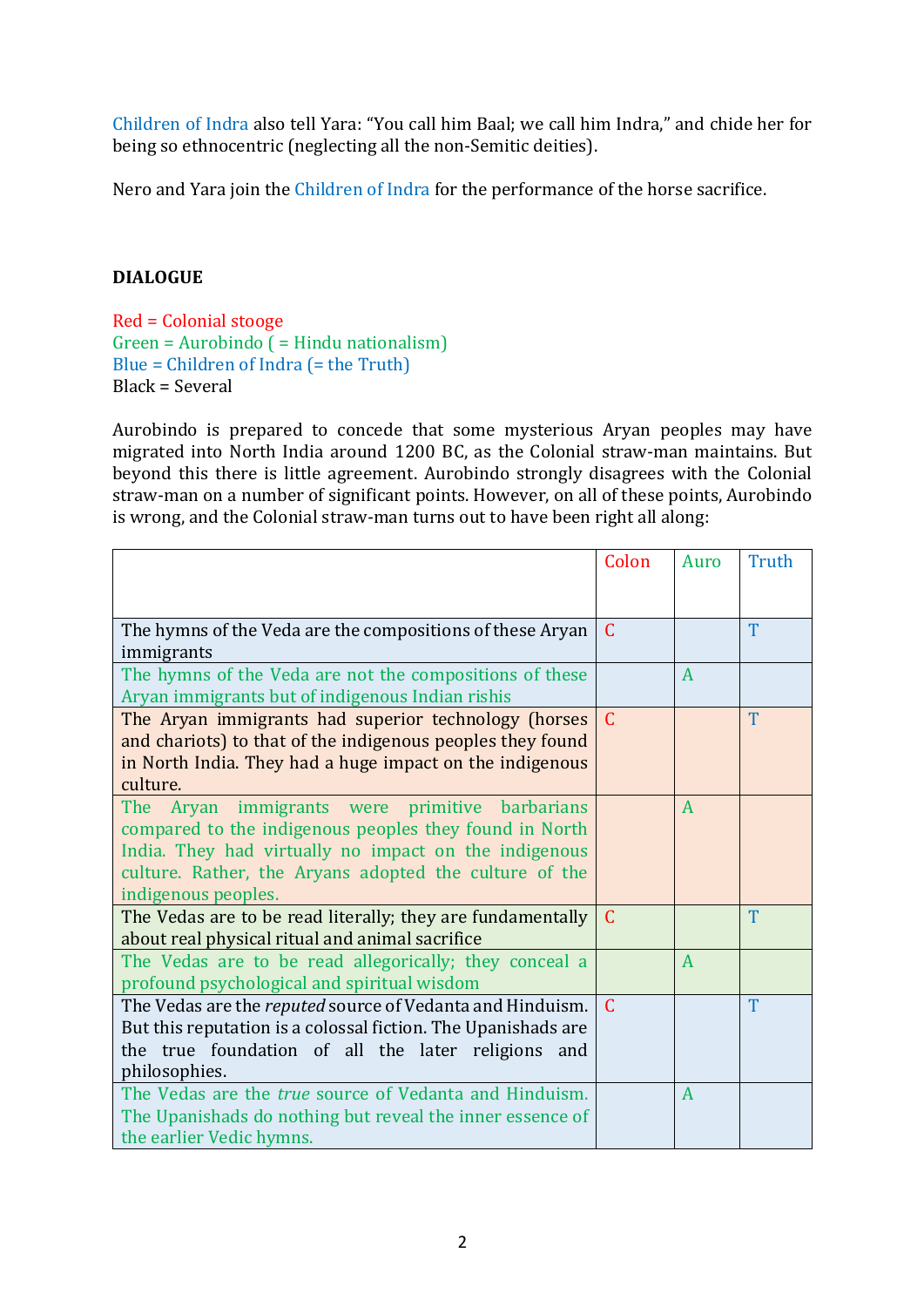| The Upanishads represent a revolt of philosophical and C<br>speculative minds against the ritualistic materialism of the<br>Vedas.                                                                                              |             |   | T |
|---------------------------------------------------------------------------------------------------------------------------------------------------------------------------------------------------------------------------------|-------------|---|---|
| The Upanishads cannot spring out of a previous void. The<br>thought of the Upanishads supposes great origins much<br>earlier than itself. During this period it took the form of<br>secret teachings, like the Greek mysteries. |             | A |   |
| In the Upanishads, the original material attributes of the<br>gods have been given psychological meanings. Agni is no<br>longer invoked for material gain, but for purely moral<br>functions                                    | $\mathbf C$ |   | Т |
| The psychological meanings were always there in the Vedic<br>hymns, but disguised so as to hide the truth from the<br>ordinary man. The Upanishads merely made these truths<br>more explicit.                                   |             | A |   |

In other words, Aurobindo is guilty of procrusteanism - hammering and forging rebellious material into some sort of shape and consistency.

Interestingly, Aurobindo **agrees** with the Colonial straw-man on some following significant points. It turns out that, on all these points, *both* Aurobindo **and** the Colonial straw-man are wrong, and the Children of Indra are the only ones to get it right:

| Psychological and spiritual wisdom is superior to physical         | C | A |   |
|--------------------------------------------------------------------|---|---|---|
| ritual and animal sacrifice                                        |   |   |   |
| Physical ritual and animal sacrifice is superior to                |   |   | T |
| psychological and spiritual wisdom                                 |   |   |   |
| Monotheism is superior to polytheism                               | C | A |   |
| Polytheism is superior to monotheism                               |   |   | T |
| Cultures and religions generally advance to ever higher            | C | A |   |
| achievements over time                                             |   |   |   |
| Cultures and religions often degenerate over time                  |   |   | Т |
| <b>Evolution means progress</b>                                    | C | A |   |
| Evolution does not necessarily mean progress                       |   |   | T |
| The Hindu gods are metaphors and symbols                           | C | A |   |
| The Hindu gods are real entities who really exist                  |   |   | T |
| If the Vedic hymns are just about physical ritual and $\mathcal C$ |   | A |   |
| sacrifice, they are a bunch of superstitious nonsense              |   |   |   |
| If the Vedic hymns are just about physical ritual and              |   |   | T |
| sacrifice, they are a sacred remnant of an ancient wisdom          |   |   |   |

Aurobindo is right only about one thing: that the Vedic hymns are the sacred remnant of an ancient wisdom. But that ancient wisdom is *not* one of meditation and mysticism; it is one of external ritual and animal sacrifice!

| The Vedic hymns are a bunch of superstitious nonsense |  |  |  |
|-------------------------------------------------------|--|--|--|
|-------------------------------------------------------|--|--|--|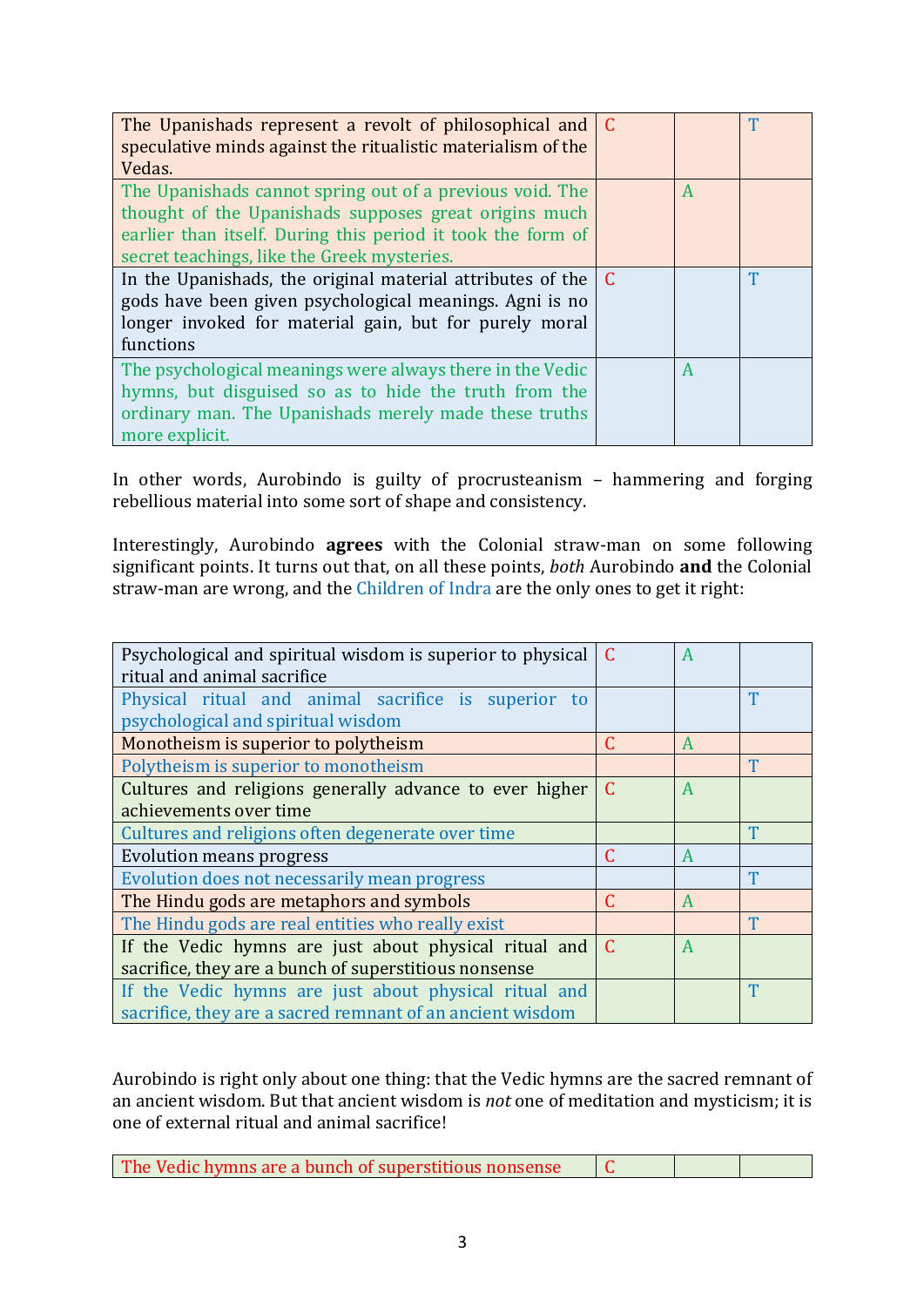| The Vedic hymns are the sacred remnant of an ancient |  |  |
|------------------------------------------------------|--|--|
| wisdom                                               |  |  |

### **The Colonial Stooge**

"Then, around 1200 BC, a mysterious tribe who called themselves Aryans moved into North India and spread their beliefs among a less civilised people."

#### **Aurobindo**

"Aryan invasion theory is a distorted version of ancient history that was fabricated by missionaries and colonialists because it was highly advantageous to their interests."

"The British wanted to show that their invasion of India was the second great event, the first being the Aryan invasion."

"The British came to India as empire builders. They drummed into our heads that we are a fragmented people."

"The European Indologists depicted the Vedas as the work of lusty marauding nomads whose highest aspiration was to enlist the support of the gods in stealing cattle and defeating their enemies."

"The rishis who composed the Vedas were enlightened, gentle sages."

"The Rig Veda makes no mention of an external origin of the Aryans. It simply beggars belief that those who wrote so much on so many subjects simply forgot to mention their original homeland."

"Harappan culture was already Vedic long before the supposed arrival of the Aryans."

### **Children of Indra**

"Why should it be so important that the Aryans have lived in the subcontinent since all eternity?"

"European racism and colonialism should not be replaced by Hindu chauvinism."

"The Vedic religion is all about karmakānda, which deals with ritual (yajña), as opposed to the jñānakānda, which deals with liberating knowledge (jñāna). The Āranyakas and Upanisads deal with jñānakānda; they have nothing to do with the true Vedic religion."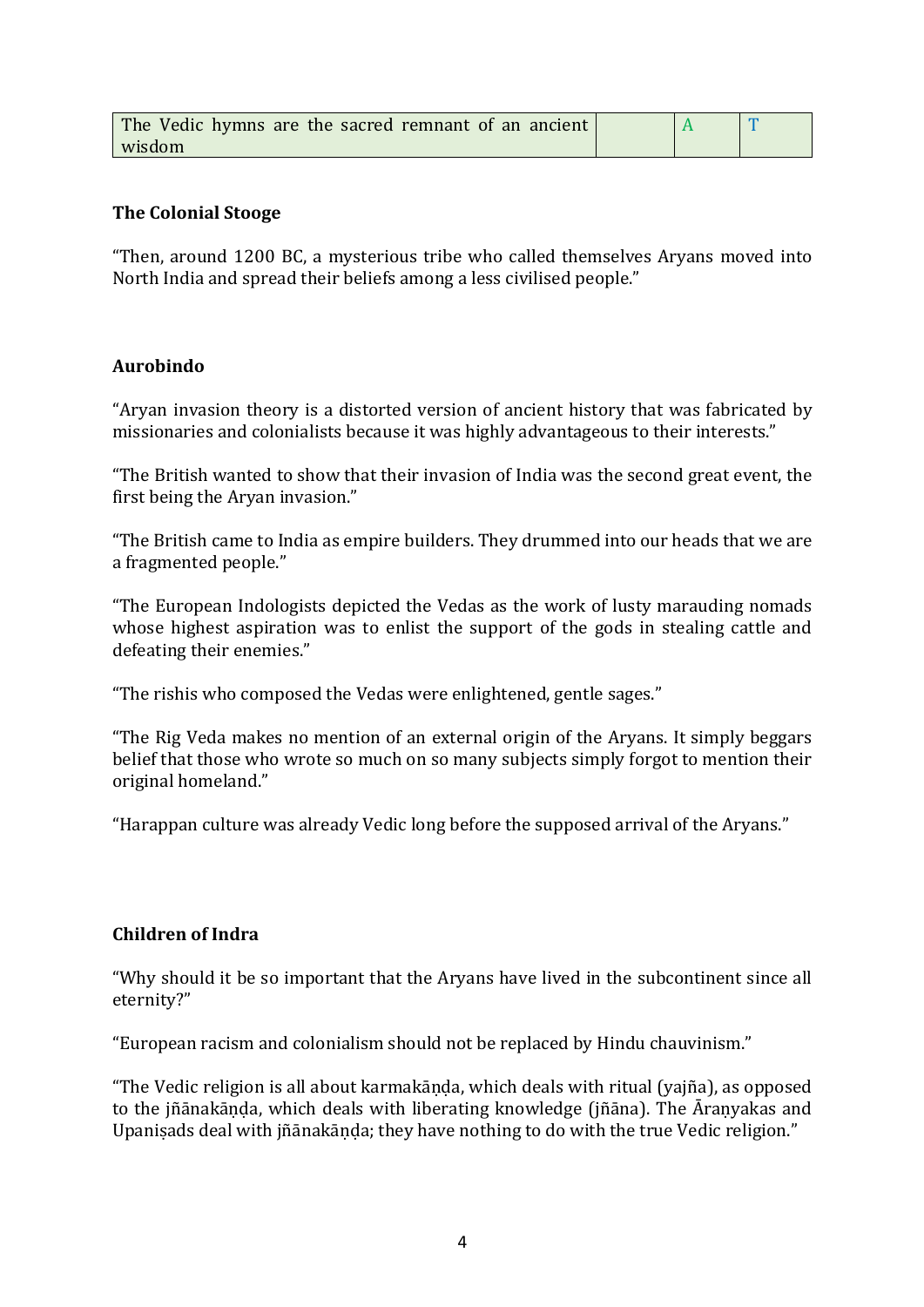"Most of what the so-called Hindus have written about and talked about and done, from the Upanishads on, has not come from the Vedas. Indeed, it is often a complete betrayal of everything the Vedas stood for."

## **The Daughters of Imra**

The DI are the last surviving remnant of the original Aryans who migrated to the Indus Valley around 1200 BC and wrote the hymns of the Rig Veda. They reigned supreme as chiefs in patron/client systems in the Punjab region for several centuries, but their power began to wane with the rise of urbanisation in the sixth century BC. A backlash against ritual and sacrifice soon after led many DI to abandon their old ways, but a few retreated to the Hindu Kush where they have maintained the ancient practices ever since.

Their central ritual is the *asvamedha*, the horse sacrifice, during which they consume the intoxicating soma drink. They also sacrifice to many deities, including Imra (Indra) and Gish, the god of war. The sacrifices are not performed in temples, but outdoors, on specially prepared areas of sacred ground. Their hymns (eg. the Rig Veda) are "lusty invocations to anthropomorphic gods, not esoteric, divine revelations transmitted by enlightened beings from some imaginary golden age."

They mourn the abandonment of Vedic religion by the Brahmins who composed the (anti-Vedic) Upanishads after falling under the influence of the Sramanas. They also tell Yara: "You call him Baal; we call him Indra," and chide her for being so ethnocentric (neglecting all the non-Semitic deities).

### **The Sramanas**

Around 600 BC groups of wandering ascetics began to emerge in India called Sramanas (a bit like the Sons of Yahweh). They rejected the superior status claimed by the Brahmins and rejected the Vedic sacrifices in favour of an emphasis on an internal quest for enlightenment. They gave birth to a new introspective strand in Indian thought that would eventually eclipse the older, outward-facing tradition of the early Vedas.

Some Sramanas rejected the authority of the Vedas (and eventually gave birth to Buddhism and Jainism), while others continued to revere the Vedas but interpreted them in new (allegorical) ways, as referring not to external realities (gods and rituals) but to internal ones (the soul and meditation). All the Sramanas rejected the Vedic emphasis on the importance of marrying and leaving sons to carry on the family traditions and embraced celibacy.

The earliest Upanishads reflect the emergence of the Sramanas and launch attacks of increasing intensity on the old Vedic rituals. In the *Brihadaranyaka Upanishad* anyone who worships a divinity other than the Self is called a domestic animal of the gods. The *Chāndogya Upanishad* parodies those who indulge in the acts of sacrifice by comparing them with a procession of dogs chanting "Om! Let's eat. Om! Let's drink."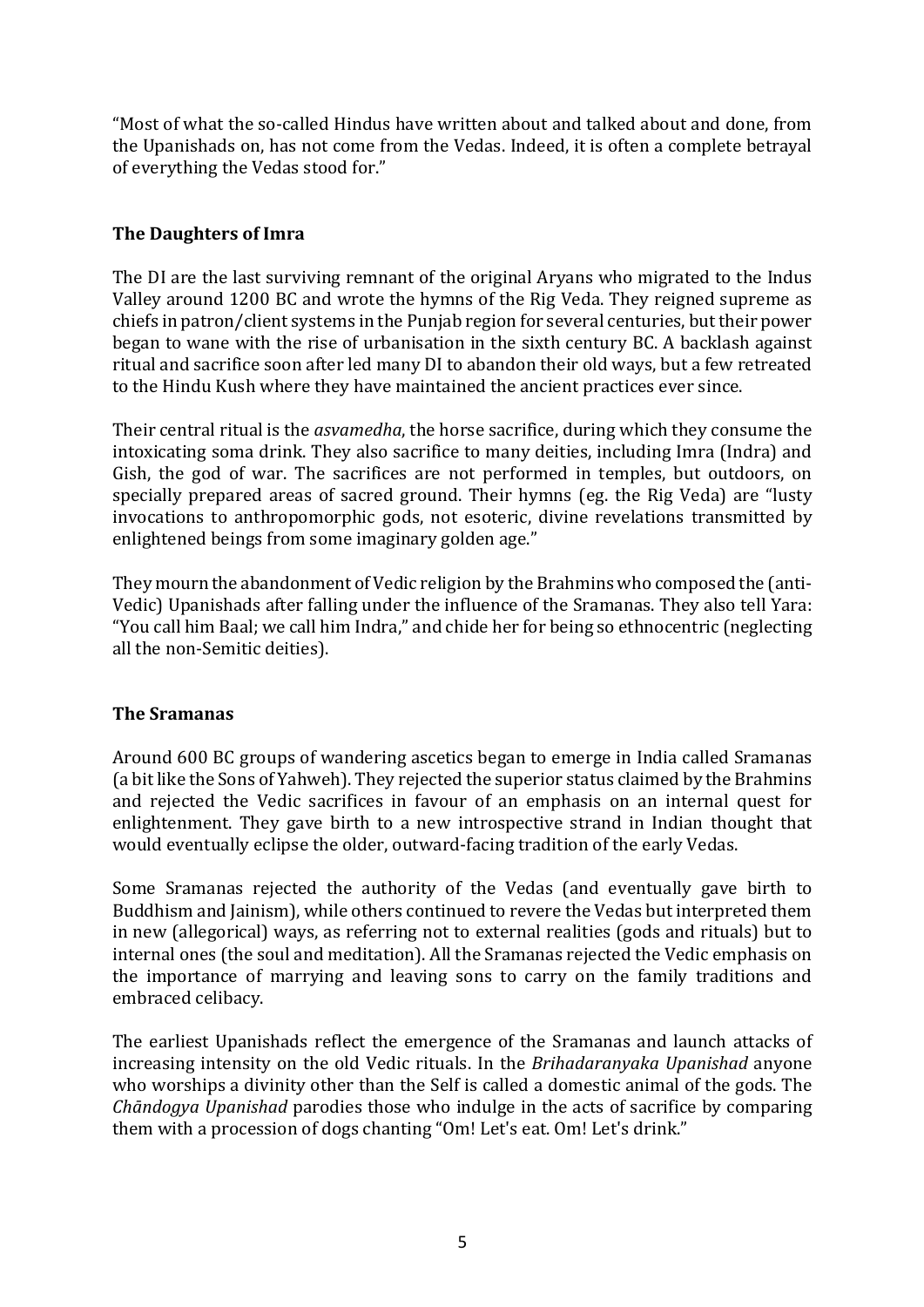The *Kaushitaki Upanishad* asserts that "external rituals such as *Agnihotram* offered in the morning and in the evening, must be replaced with inner *Agnihotram*, the ritual of introspection," and that "not rituals, but knowledge should be one's pursuit." The *Mundaka Upanishad* declares how man has been called upon, promised benefits for, scared unto and misled into performing sacrifices, oblations and pious works. *Mundaka* thereafter asserts this is foolish and frail, by those who encourage it and those who follow it, because it makes no difference to man's current life and after-life, it is like blind men leading the blind, it is a mark of conceit and vain knowledge, ignorant inertia like that of children, a futile useless practice. The *Maitri Upanishad* states:

The performance of all the sacrifices, described in the *Maitrayana-Brahmana*, is to lead up in the end to a knowledge of Brahman, to prepare a man for meditation. Therefore, let such man, after he has laid those fires, meditate on the Self, to become complete and perfect.

The opposition to the ritual is not explicit in the oldest Upanishads. On occasions, the Upanishads extend the task of the Aranyakas by **making the ritual allegorical** and giving it a philosophical meaning. For example, the **Brihadaranyaka interprets the practice of horse-sacrifice or** *ashvamedha* **allegorically**. It states that the over-lordship of the earth may be acquired by sacrificing a horse. It then goes on to say that spiritual autonomy can only be achieved by renouncing the universe which is conceived in the image of a horse.

Although there were a few female Sramanas, most were men. Their theology became increasingly misogynist, viewing Woman as the root of all evil (cf. the *Mahabharata*).

The Sramanas were:

- anti-sex
- anti-woman
- anti-pleasure
- anti-drugs (especially anti-soma)
- anti-sacrifice
- anti-violence
- anti-meat (vegetarian)
- anti-possessions
- anti-Brahmin
- anti-Veda
- anti-Indra
- anti-polytheism
- anti-feast
- anti-festivities
- anti-dancing

The Sramanas invented the idea of reincarnation, which is completely absent from the early Vedas. They invented the idea of karma, as a spiritual equivalent of the new monetary economy, with debts to pay and interest to be earned. They also invented the practice of reciting mantras, such as the sacred syllable OM. They developed a new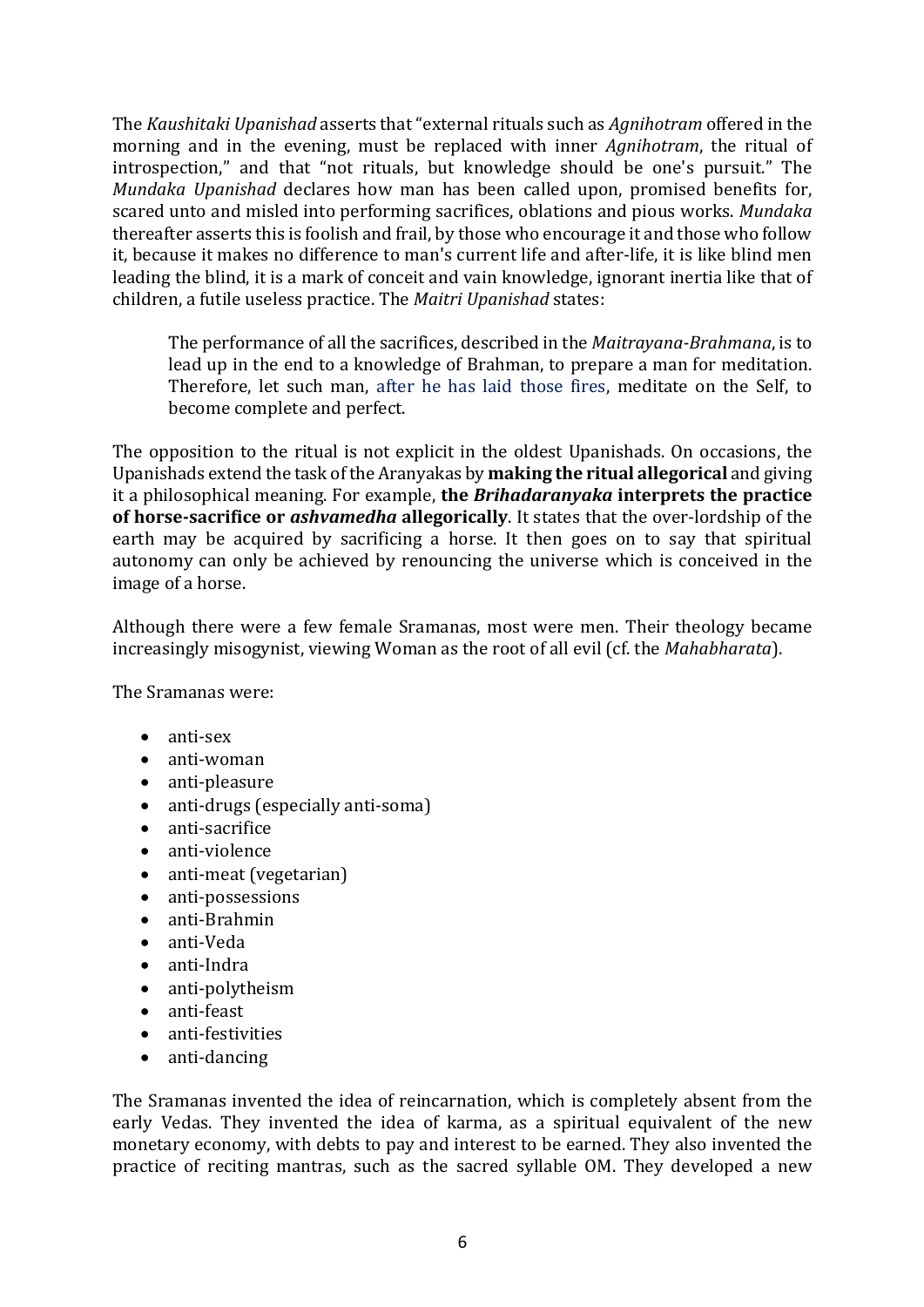interpretation of the word *brahman*, no longer understanding it as the sacred power of the priestly caste, but as the first cause or supreme reality, thereby making their religion more abstract and philosophical rather than mythical and theological.

Almost all modern Hinduism is descended from the Sramanas and is thus a betrayal of the earliest Vedic religion. The Upanishads are the first and most heinous betrayal of the Vedas. Vedanta is the modern expression of the betrayal of the Vedas, and misleadingly portrays itself as the culmination of the Vedas. It is quite the contrary.

## **Kafiristan**

Kafiristan means "land of the unbelievers"  $-$  a label first bestowed by the Muslim emir of Afghanistan and accepted with relish by the inhabitants because they refused to convert to Islam, and maintained instead an ancient form of Hinduism long after arrival of Islam in the rest of country ca. 700 AD. The Kafirs of Kafiristan preserved the worship of Indra (whom they called Imra) and Gish long after it had been abandoned in the Punjab.

Alexander the Great may have passed through Kafiristan in 330 BC with a detachment of his army. The fair hair of many inhabitants today has given rise to a folk legend that the people are descendants of Alexander or his generals. A Greek chronicler reported that the tribesmen were the toughest fighters that Alexander encountered in his entire Indian campaign. Alexander was so impressed that he married a local woman, Roxane – "the loveliest woman they had seen in Asia," his soldiers thought.

In 1014 AD, Mahmud of Ghazni attacked Kafiristan and destroyed an ancient temple at Nardain, "and brought from thence a stone covered with certain inscriptions, which were according to the Hindus, of great antiquity."

In the fourteenth century Timur the Lame (aka Tamerlane) attempted to invade Kafiristan and was humbled. Babur wisely decided not to tangle with them. Genghis Khan passed them by. In the 19th century, it was typical of the Kafirs to boast about having killed the sons of Ali. Marco Polo derided them as "idolaters and utter savages, living entirely by the chase and dressed in the skins of beasts," but it is doubtful he ever went near them.

Kafiristan eventually came to be known as "the dark spot on the map of Asia"  $-$  a place that even the British imperial government of India could not penetrate. In 1883 a British spy called McNair slipped into Kafiristan disguised as a Pashtun merchant, and reported that the land was replete with idols. He also noted that locals guardeded their isolation jealously. "Of all the notable deeds among the Kafirs," he recorded, "that of slaying a [Muslim] is reckoned first."

Not long after McNair, another British army officer managed to penetrate Kafiristan. George Scott Robertson spent a year living among a tribe called the Kam, who were reputed to be the most warlike of all the Kafirs. Robertson made a list of the qualities that the Kam admired; at the top was an ability to kill. Blood feuds were common. Robertson also noted that the Kam were surprisingly well disposed to the British. Apparenty they thought that Gish, their god of war, had gone to live in London.